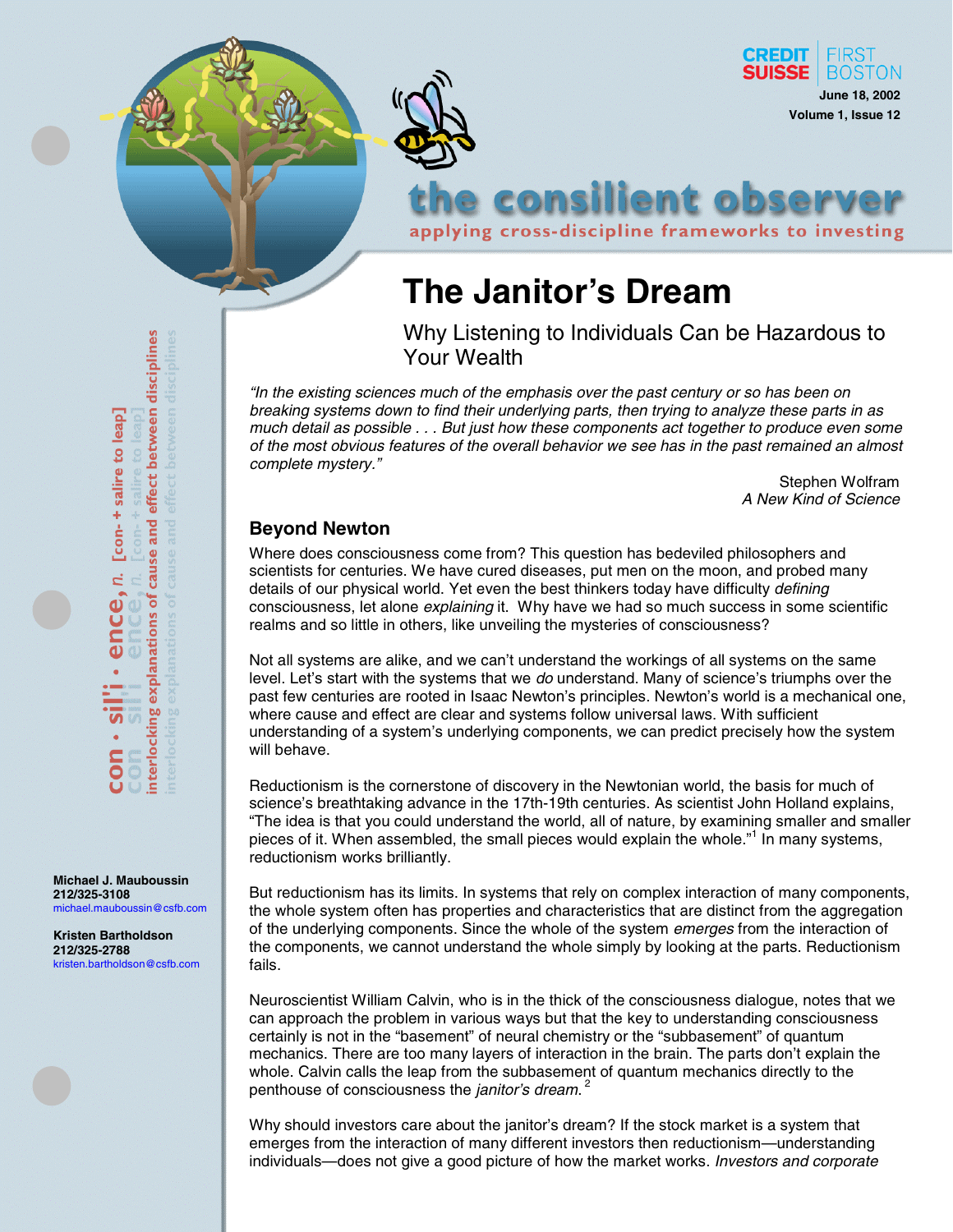

*executives who pay too much attention to individuals are trying to understand markets at the wrong level.* An inappropriate perspective of the market can lead to poor judgments and value-destroying decisions.

# **Sorting Systems**

When a system has low complexity and we can define interactions linearly, reductionism is very useful. Many engineered systems fit this bill. A skilled artisan can take apart your wristwatch, study the components, and have a complete understanding of how the system works. Such systems also lend themselves to centralized decision making. Many companies in the industrial revolution were good examples of engineered systems—a product went down a manufacturing line and each worker contributed to the end product. Through scientific refinement, managers could continually improve the system's performance.

On the other hand, centralized control fails for systems with sufficient complexity. Scientists call these complex adaptive systems, and refer to the components of the system as agents. Complex adaptive systems exhibit a number of essential properties and mechanisms: 3

- *Aggregation*. Aggregation is the emergence of complex, large-scale behavior from the collective interactions of many less-complex agents.
- *Adaptive decision rules*. Agents within a complex adaptive system take information from the environment, combine it with their own interaction with the environment, and derive decision rules. In turn, various decision rules compete with one another based on their fitness, with the most effective rules surviving.
- *Nonlinearity*. In a linear model, the whole equals the sum of the parts. In nonlinear systems, the aggregate behavior is more complicated than would be predicted by totaling the parts.
- *Feedback loops*. A feedback system is one in which the output of one iteration becomes the input of the next iteration. Feedback loops can amplify or dampen an effect.<sup>4</sup>

Complex adaptive systems include governments, many corporations, and capital markets. Efforts to assert top-down control of these systems generally leads to failure, as we saw with the former Soviet Union. Figure 1 contrasts the two types of systems.

Thinking about the market as a complex adaptive system is in stark contrast to classical economic and finance theory that depicts the world in Newtonian terms. Economists treat agents as if they are homogenous and build linear models—supply and demand, risk and reward, price and quantity. None of this, of course, much resembles the real world.  $4$ 

#### **Figure 1: Complexity and Decision-Making**



Illustration by Sente Corporation. See www.senteco.com.**The Stock Market as a Complex Adaptive**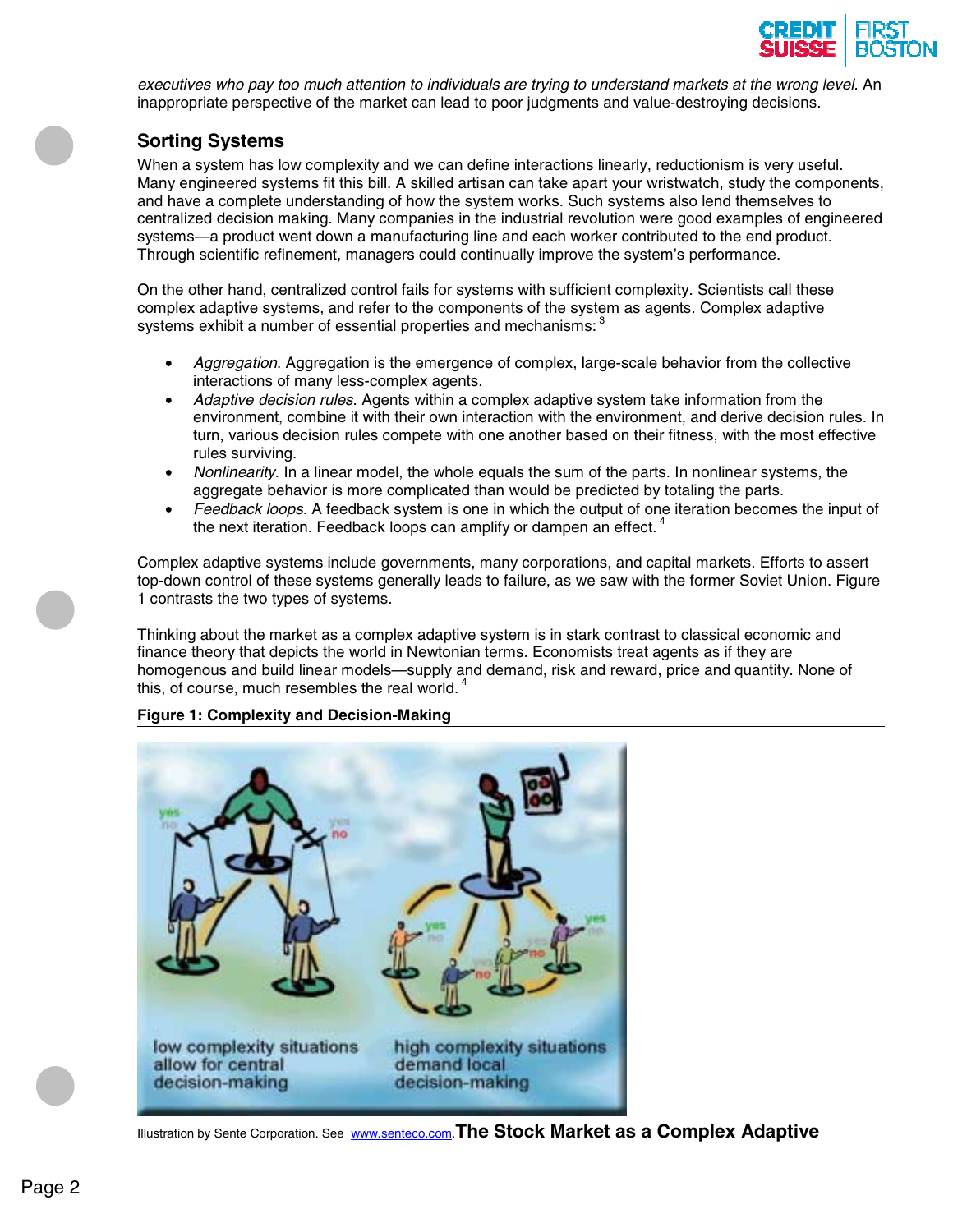

## **System**

The stock market has all of the characteristics of a complex adaptive system. Investors with different investments styles and time horizons (adaptive decision rules) trade with one another (aggregation), and we see fat-tail price distributions (non-linearity) and imitation (feedback loops). An agent-based approach to understanding markets is gaining broader acceptance. But this better descriptive framework does not offer the neat solutions that the current economic models do.<sup>5</sup>

Investors who view the stock market as a complex adaptive system avoid two cognitive traps. The first is the constant search for a cause for all effects. Critical points, where large-scale reactions are the result of smallscale perturbations, are a characteristic of complex adaptive systems. So cause and effect are not always easy to link. Following the stock market crash of 1987, for instance, the government commissioned a study to isolate the "cause" of the crash. After an exhaustive study, the Brady commission was unable to earth a particular cause. The point here is not that cause and effect don't exist, but rather that not every effect has a proportionate cause. As humans like to identify a cause for every effect, this concept is difficult to internalize.

The second trap is to dwell on the input of any individual at the expense of understanding the market itself. For example, executives often question how it is that the empirical evidence shows the market follows cash flows when most investors talk about accounting results. The answer is that every individual operates with his or her own decision rules, while the market represents the aggregation of these rules. Further, studies of systems with sufficient complexity, show that a collective of diverse individuals tends to solve problems better than individuals can—even individuals that are so-called "experts." <sup>6</sup>

# **Using What You've Got**

\_\_\_\_\_\_\_\_\_\_\_\_\_\_\_\_\_\_\_\_\_\_\_\_\_\_\_\_\_

Time-pressured decision-makers often rely on rules-of-thumb, or heuristics, for their decision-making. While heuristics don't always lead to the best answer in a particular situation, they are often useful precisely because they save time for their users. However, heuristics can also lead investors to make biased decisions. One facet of successful decision-making is gaining an understanding of these biases so as to mitigate their cost.<sup>7</sup>

The *availability heuristic* allows investors to assess the frequency or likely cause of an event by the degree to which similar events are "available" in memory. Ease of recall is one bias that emanates from the availability heuristic. In other words, investors or managers may place greater emphasis on information that is *available* than on information that is *relevant*.

We believe this bias is at the heart of the janitor's dream problem. Investors and managers spend a lot of time focusing on information that is available, like current earnings and multiples, rather than on information that is more meaningful—i.e., what the *market* reveals about expectations for future performance. Corporate managers see analyst reports that dwell on earnings, and hence incorrectly assume that the market is a simple addition of these agents.

Investors and corporate managers trying to understand the market must recognize that it's a complex adaptive system. The market's action reflects the interaction of many agents, each with varying knowledge, resources, and motivation. So a disproportionate focus on individual opinions can be hazardous to wealth creation.

N.B.: CREDIT SUISSE FIRST BOSTON CORPORATION may have, within the last three years, served as a manager or co-manager of a public offering of securities for or makes a primary market in issues of any or all of the companies mentioned.

<sup>1</sup> Sandra Blakeslee, "Scientist at Work: John Henry Holland; Searching for Simple Rules of Complexity," *The New York*

Times, December 26, 1995.<br><sup>2</sup> William H. Calvin, *How Brains Think: Evolving Intelligence, Then and Now* (New York: Basic Books, 1996).<br><sup>3</sup> John H. Holland, *Hidden Order: How Adaptation Builds Complexity* (Reading, MA: He Credit Suisse First Boston Equity Research, May 22, 2002.

<sup>&</sup>lt;sup>5</sup> Michael J. Mauboussin, "Revisiting Market Efficiency: The Stock Market as a Complex Adaptive System," *Journal of Applied Corporate Finance*, Winter 2002, 47-55.

*Aorman L. Johnson, "Diversity in Decentralized Systems: Enabling Self-Organizing Solutions," LANL, LA-UR-99-6281,* 1999.

<sup>7</sup> Max Bazerman, *Judgment in Managerial Decision Making, 4th ed.* (New York: John Wiley & Son, 1998), 6-17.